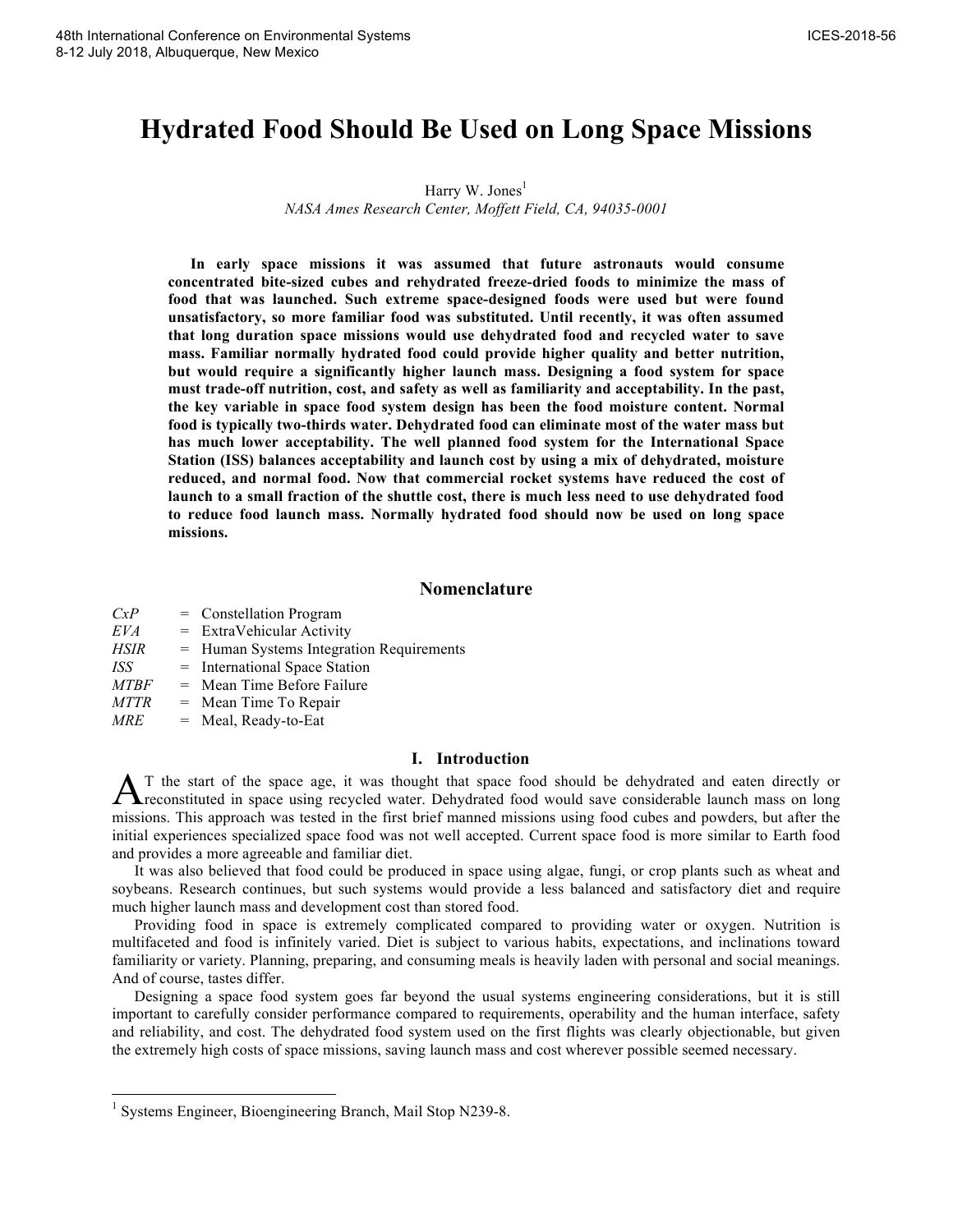The food system must compete for launch mass and cost, development cost, and crew maintenance time with other mission systems. The overall resource allocations depend on the system interactions and cost drivers. The food system has direct functional interactions with the habitation and life support systems, especially the water and oxygen systems. The crew's human metabolism uses oxygen to burn calories, and the demand for both oxygen and calories increases with exercise. Water is required to prepare dehydrated food, while hydrated food contributes additional water for potential recycling. The spacecraft water balance affects the desirability of using dehydrated food or hydrated food. Abundant "free" water, as derived from fuel cells on shuttle, makes dehydrated food attractive. But if water is launched and stored, as on Skylab, it might be better provided in hydrated food.

The food launch mass, which has been a major cost driver, increases directly with the food moisture content. Dehydrated food can approach zero moisture while normal food is typically two-thirds water. Food acceptability would usually increase with higher moisture content and launch mass but has been reduced to save cost.

Now commercial rocket systems have reduced the launch cost to a small fraction of the shuttle cost. The shuttle launch cost was about 75 \$k/kg. This corresponds to the actual cost per launch of 1.2 billion dollars for 16,000 kg to Low Earth Orbit (LEO).<sup>1</sup> When the shuttle provided the International Space Station (ISS) with food, the ISS food system did save considerable launch mass and cost by using some dehydrated food. However, the shuttle has been retired since 2011 and recently SpaceX has provided significantly lower launch cost to ISS. A SpaceX Falcon 9 launch costs 62 million dollars and can place 22,800 kg in LEO.<sup>2</sup> The SpaceX Falcon 9 launch cost is 2.72 \$k/kg. Launch cost has been reduced by a factor of about 28.

High launch cost was long recognized as a major impediment for space exploration.3 Now that the hoped-for great reduction in launch cost has occurred, launch cost is not usually the major mission cost factor. The new lower launch cost has drastically changed the tradeoff between reduced food mass and launch cost versus higher mass, moisture content, and acceptability. It is now possible to increase food mass, moisture, and acceptability to the maximum desired and still have a food launch cost about an order of magnitude lower than in the shuttle era. Specifically, if food mass is increased by a factor of 3 for full moisture and launch cost is reduced by 1/28, the final launch cost is reduced by 3/28.

# **II. History of food in space**

At the beginning of the space age it was usually assumed that future manned space stations and long term moon or Mars missions would use dehydrated foods produced by freeze-drying. "Freeze-dried food will provide the major part of the diet for the foreseeable future." And "a normal food diet … is probably impractical for a long-term mission."<sup>4</sup> "It is assumed that completely precooked and dehydrated foods will be employed."<sup>5</sup> Using dehydrated foods requires much less launch mass than providing hydrated food. A water recycling system is needed and was assumed to be available. Since future long missions would need dehydrated food, early short missions were planned to demonstrate it even though the mass savings were not large.

### **A. Mercury and Gemini food (1961-1966)**

America' first astronaut, John Glenn, showed in his fifteen-minute flight that it was possible to eat in zero gravity. Later Mercury astronauts were provided with three kinds of food: bite-sized cubes that produced annoying crumbs, unappetizing pastes in squeeze tubes, and freeze-dried powders that were hard to rehydrate. Gemini, so called because two astronauts flew, had somewhat improved food. The squeeze tubes, used by Uri Gagarin when he was the first man in space, were abandoned. The bite-sized food cubes were coated with gelatin to reduce crumbling. The freeze-dried foods were provided in plastic containers to make rehydration easier. The food quality and variety were improved in Gemini. Shrimp cocktail, chicken, vegetables, butterscotch pudding, and applesauce were added. Astronauts were able to select their own menus.<sup>6</sup> The two longest Gemini flights were eight days, the duration of the first Apollo moon landing mission, and fourteen days, equal to the longest Apollo moon mission.

The space food provided in Mercury and Gemini was designed by engineers to meet the basic requirements of spaceflight. It provided balanced nutrition and was processed and packaged to be compact, survive launch, and last indefinitely. The crews did not complain but they did not like the food.<sup>7</sup>

"Compressed, processed, and packaged, space food was an engineering triumph: it took up little space, it would survive launch without disintegrating, and it would last almost indefinitely. Furthermore, it provided balanced nutrition to sustain life up to 90 days-provided, as one official put it, a way could be found 'to influence the crews to eat [it].'  $\frac{1}{7}$ 

# **B. Apollo and Skylab food (1966-1974)**

Apollo like Gemini provided dehydrated foods, tube paste foods, and bite-sized cubes, but added more familiar food preserved in thermostablized pouches. <sup>8</sup> Hot water made rehydrating the freeze-dried foods easier and improved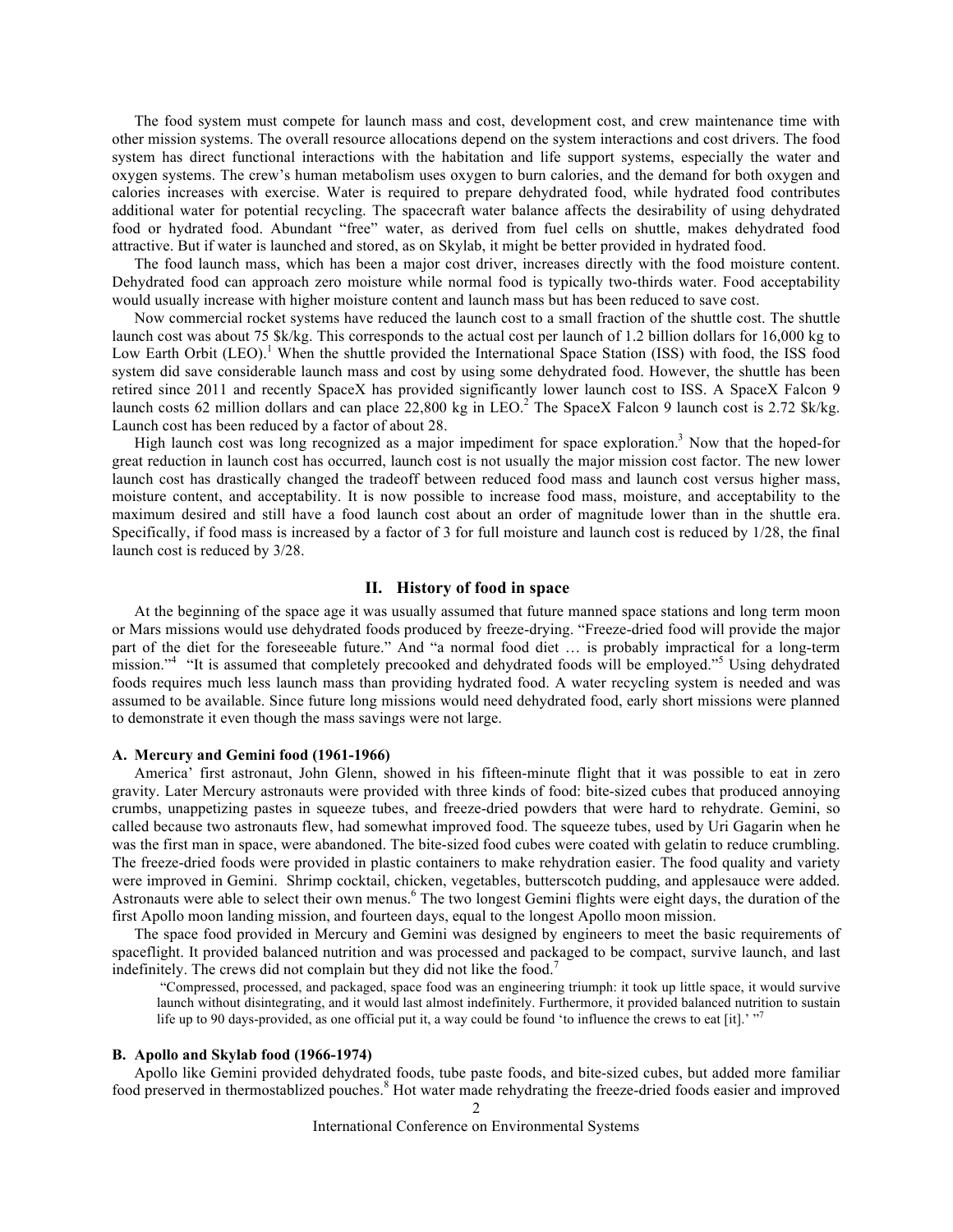the food's taste. The rehydrated moist food could be kept in plastic zip-lock containers called "spoon bowls" and would stick to a spoon in zero gravity.<sup>9</sup> Despite these improvements, the Apollo astronauts, even Gemini veterans, complained strongly about the food and did not eat as much as needed to maintain weight.<sup>8</sup>

To assess these complaints, a self-described "human garbage can" agreed to live on Apollo food for four days. He had regrets at the first meal, breakfast. The sausage patties seemed like flavored ground rubber and left a long lasting and sickening aftertaste. After one day, the tester's appetite was much less than usual and by the third day mealtimes were unwelcome and eating was unenjoyable work. Space food similar to normal every day food was good but food designed for space was very bad. Chocolate and peanuts, which could have been left alone, were ground up and converted into bite-size cubes that stuck to the teeth.<sup>7</sup>

It seemed that future crews should have better food, and that bad food would make the planned one, two, and three month Skylab missions even more difficult. Rather than pastes squeezed from tubes, annoying cubes, or rehydrated powders, it would be much better to provide conventional and appealing meals that could be eaten in a more normal way. This was reinforced when the Apollo 8 crew that first orbited the moon greatly appreciated a Christmas dinner of hot turkey and gravy.<sup>7</sup>

The Saturn V designed for Apollo was used to launch Skylab, a large laboratory module, into low Earth orbit. The much larger living area allowed the Skylab food system to be much more elaborate and well-appointed than anything else ever used in space. The larder and galley included a refrigerator and freezer to store perishable and frozen food and pressurized storage for aluminum cans.<sup>7</sup> "No other space vehicle before, or since, has had the capability to provide these."<sup>8</sup> Skylab had a dining room with table and chairs that were fastened to the deck. Foot and thigh restraints held the astronauts sitting in Earth-normal positions. Cutlery included knife, fork, spoon, and scissors for cutting open plastic food containers. The dining table had magnets to hold the utensils and trays to warm the food.<sup>7</sup>

Skylab had five kinds of food: dehydrated, intermediate moisture, wet-pack thermo-stabilized food (similar to the turkey dinner provided on Apollo 8), frozen, and refrigerated fresh foods.<sup>7</sup> There were 72 different foods provided on a six-day menu cycle. Dehydrated foods include meats, pasta, and beverages. Some were in plastic pouches that could be connected to a galley hot water source for rehydration. Foil was used for beverage pouches for longer shelf life. Thermo-stabilized food is stored in tin cans at room temperature and includes fruits, vegetables, soups, and deserts. The freezer provided ice cream, filet mignon, and lobster, and the refrigerator supplied chilled beverages and desserts. Since all of the food for missions extending over two years had to be launched in Skylab, most of it was provided in aluminum cans to ensure adequate shelf life.<sup>10, 11</sup>

The Skylab crews liked the food better than Apollo crews, but still found it unsatisfying because it did not taste like food on Earth. Head congestion in weightlessness seems to reduce the astronauts' ability to smell and taste.<sup>7</sup> The metabolic studies of the Skylab astronauts required them to eat all their food. Skylab has been the only space mission where the astronauts not loose weight.<sup>8</sup>

### **C. Space Shuttle food (1981-2011)**

Since the space shuttle and the International Space Station (ISS) do not have refrigerators or freezers, all food must be stored at ambient temperature. Both shuttle and ISS use freeze-dried, thermostablized, irradiated, intermediate moisture, and natural food. Natural food includes nuts, granola bars, cookies, and sometimes fruit. The beverages are dried powders. Twelve irradiated meat items were used. The thermostabilized and irradiated food is packaged in flexible plastic and foil pouches that require less mass and storage volume than ordinary round cans. The freeze-dried foods are vacuum packed in clear, flexible packages. Hot and cold water and heat are used to prepare them. The crewmembers taste and select from the more than 200 available foods. Individual menus are checked and revised by a dietitian to provide adequate nutrition.<sup>8, 10</sup>

Astronauts find that the food does not taste the same and is not as flavorful in space. Condiments are appreciated and include commercial packets of catsup, mustard, mayonnaise, taco sauce, and hot pepper sauce. Bulk pepper in oil and salt in water are provided in dropper bottles.<sup>10</sup>

"Diets are designed to supply each Shuttle crew member with all the Recommended Dietary Allowances (RDA) of vitamins and minerals necessary to perform in the environment of space. Caloric requirements are determined by the National Research Council formula for basal energy expenditure (BEE)."<sup>9</sup>

Each Shuttle astronaut's menu included three balanced meals and snacks and was repeated every seven days. Each individual's food single service containers were identified by a colored dot. The Space Shuttle galley included a hot and cold water dispenser for rehydrating foods and a convection oven for warming foods.<sup>9, 10</sup>

A meal tray holds several open food containers and is attached to the astronaut's lap or a wall using Velcro, magnets, or a bungee cord. As on Skylab, the utensils are a knife, fork, spoon, and scissors to open packages. Set up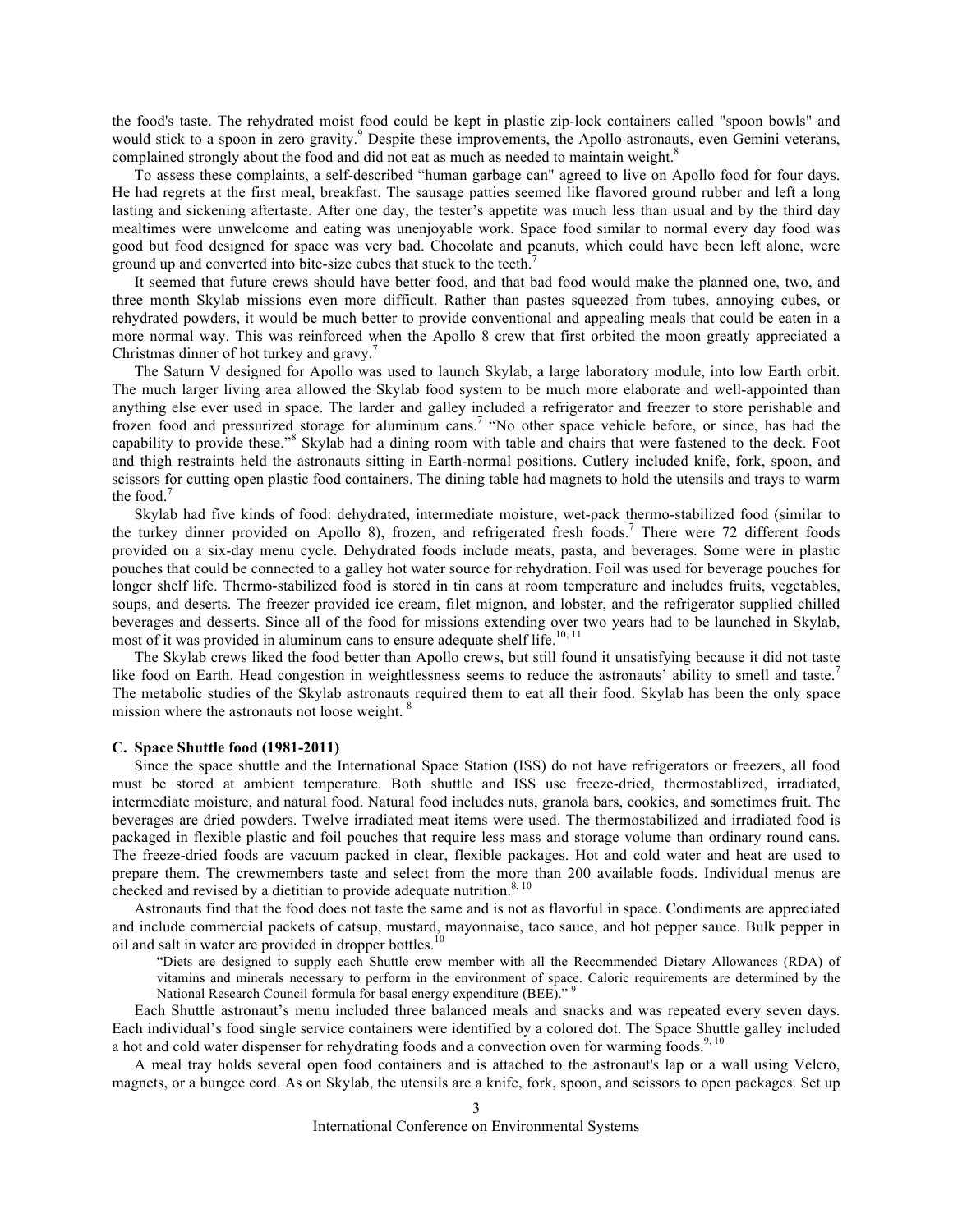time is about five minutes. Rehydrating and heating the food is another 20 to 30 minutes. Empty food containers are discarded in the trash compartment. The utensils and food trays are cleaned using moistened towelettes.<sup>9</sup>

The space shuttle used fuel cells that produce water as a by-product. Because of the availability of water at no cost, dehydrated foods were emphasized. About half of the Shuttle food was dehydrated, including beverages. The ISS uses solar panels for electrical energy rather than fuel cells, and the net water balance has sometimes been negative, so more thermostabilized foods are used in ISS. $8, 10$ 

# **D. International Space Station (ISS) food (1998-)**

A typical shuttle mission was 11 to 14 days but ISS missions are six months, so the ISS food system must pay even more attention to nutrition, acceptability, and variety. The initial ISS menu cycle was six days but it has gradually increased to a ten-day menu cycle. 65 new foods were developed for the ISS menu.<sup>8</sup>

Because of the longer duration of ISS missions, logistics, packaging, storage, and waste are important issues. On the ISS food is stored by categories in different boxes so that crewmembers can choose what to eat during each meal. Until future space stations and planetary bases have refrigerators and freezers, most of the astronauts' diet is expected to be dehydrated and thermostablized foods.<sup>8</sup> The relative amount of each will partly depend on the water recycling system and overall water balance.

Dehydrated foods include soups such as chicken consommé and cream of mushroom, casseroles such as macaroni and cheese and chicken and rice, appetizers such as shrimp cocktail, and breakfast foods such as scrambled eggs and cereals. The dehydrated food package is flexible to aid in trash compression. Velcro holds it in the meal tray. After water is added, the package is heated in the serving tray. Thermostabilized foods are also heated to destroy microorganisms. Fruits and fish are thermostabilized in cans with easy-open lids. Puddings are packaged in plastic cups. Most meat and vegetables are packaged in flexible pouches that are heated and cut open with scissors. Natural form foods are ready to eat and packaged in clear, flexible pouches. Fresh flour tortillas have long been used to solve the breadcrumb problem.<sup>9</sup>

#### **E. Astronaut weight loss**

All astronauts except those on Skylab had daily food consumption that was less than required to meet their energy needs and maintain their body weight. They lost between 5% and 10% of their preflight weight. Since energy needs in space are about the same as on Earth, the weight loss is due to under consumption of food.<sup>12</sup>

Early food researchers thought the solution was simply to order astronauts to eat the food.

"(I)n our system the food discipline of the crewmembers has been poor. I have said this to them, so I will say it in public: Food and water discipline is something that soldiers learn early or they do not survive. The space crews have not been very disciplined about their eating - they have picked, traded, and done as they pleased."<sup>13</sup>

The three reasons for the astronauts' under-consumption of food are poor appetite, less palatability, and insufficient direction. The astronauts found space food unsatisfying because it did not taste like food on Earth due to the effects of weightlessness.<sup>7</sup> Earlier space foods especially were less appetizing, and the food discipline needed for early metabolic studies was relaxed.<sup>8</sup>

## **F. Space food incidents**

Food evens can make interesting stories in space.

### *1. Corned beef sandwich on Gemini*

Gemini III Mission Commander Gus Grissom loved corned beef sandwiches, so Pilot John Young brought one along, even though Grissom was not supposed to eat anything. Grissom enjoyed the sandwich but floating bread crumbs were a potential problem and Grissom did not finish it. The astronauts were only mildly rebuked by NASA but NASA deputy administrator George Mueller had to promise a congressional hearing that it wouldn't happen again.<sup>14</sup>

#### *2. Wine almost flew on Skylab*

There was interest in providing wine on Skylab, possibly to extend even further its unequaled space dining luxury. The industry hopefully provided many samples, but a University of California expert recommended a sherry because it is more stable, already oxidized with alcohol added. Once opened, it won't deteriorate. NASA bought Paul Masson Rare Cream Sherry, repackaged it out of the original heart shaped bottle into a plastic pouch in a pudding can, and flew it on a zero g parabolic flight aircraft. When the wine was opened, all on board instantly became sick. The Skylab crews were not particularly interested in having wine and "NASA was afraid of the response of us serving wine on board a Space Station, so they decided to cancel it. So we drank all of the cream sherry."<sup>15</sup>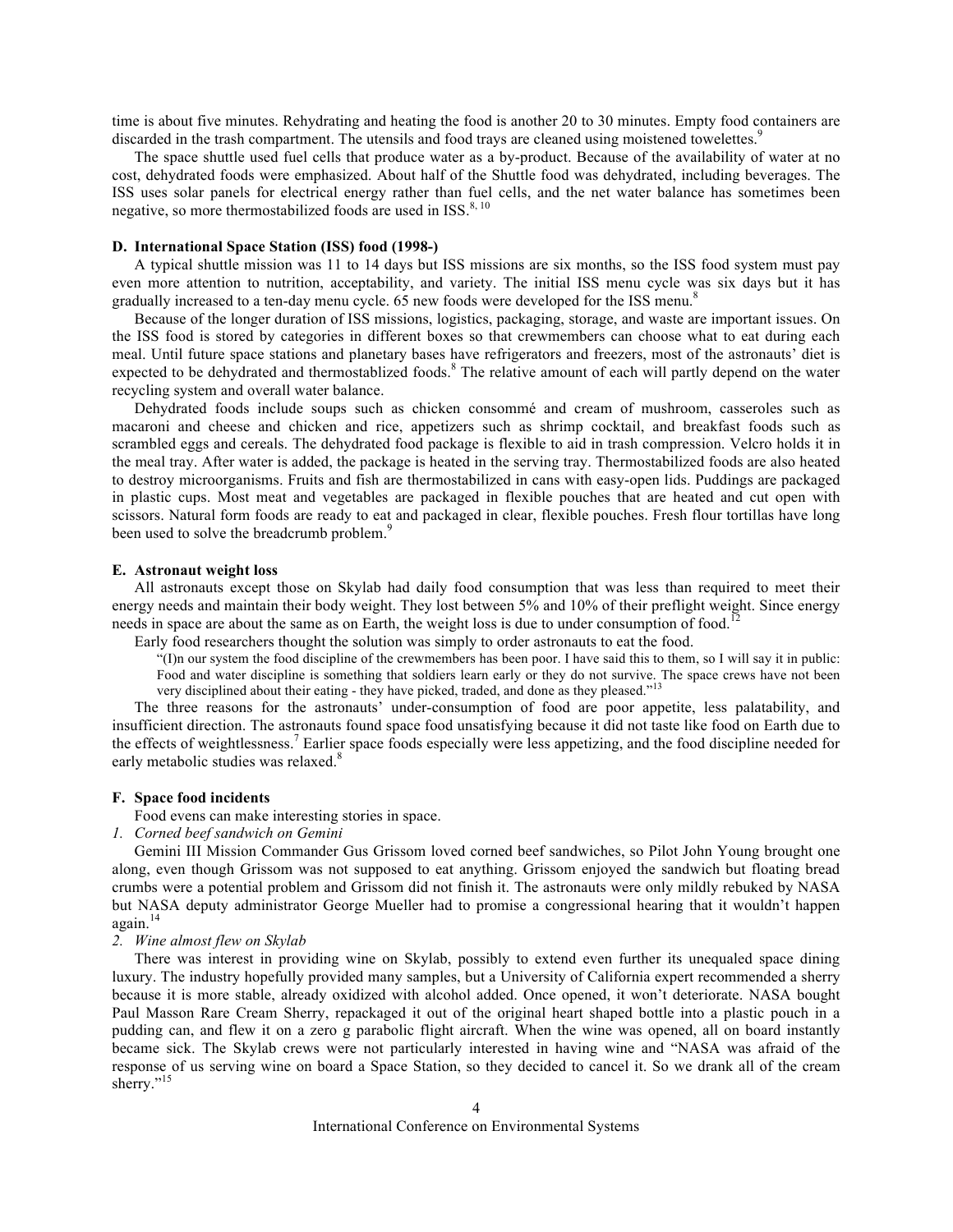*3. US astronaut enjoyed food on Mir*

U.S. Mir astronaut Andy Thomas said,

"There was an abundance of food up there. I had my choice of American food and Russian food, much more food than I could eat. It was really a good selection of food, actually. The food is largely canned food and rehydratable foods, much like you might use on a camping trip or something like that, and I had more than enough to eat. … I really enjoyed the food that was available to me."16

*4. Taco Bell tortillas in space*

The familiar problem of bread crumbs in space was solved when Mexican astronaut Rodolfo Neri-Vela brought tortillas on shuttle in 1985. They were crumb-less and easier than bread to use in zero gravity. But the commercial tortillas had limited shelf life, so NASA produced its own for multi-week shuttle missions. In the late 1990's, just in time for the six month long ISS missions, Taco Bell began producing tortillas designed and packaged to last nine months and NASA quit making them.<sup>17, 18</sup>

# **III. Future food concepts for space**

Most experts expect future food systems to be like those used in the past, but some interesting ideas have been suggested.

### **A. Shuttle and ISS food for future long missions**

Currently in the United States space program is it usually assumed that future food systems will be similar to those used for shuttle and ISS. They will primarily use freeze-dried and thermostablized, vacuum packed food, with perhaps some irradiated, reduced moisture, and natural food. "The majority of authors writing today consider freezedried, vacuum-packed, and frozen products and dishes to be the most promising for use on long-term flights."<sup>19</sup> But frozen foods need a freezer that requires significant mass, power, and volume.

Until crop growing and food preparation systems are developed, "dehydrated and thermostabilized foods will continue to exist, providing the bulk of the astronauts' food." 8, 12

# **B. Food production in space**

Several interesting methods to produce food in space have been suggested. These include food crops, chemical synthesis, and 3 D printing. They are not currently feasible but may be more practical in the future.

*1. Food production by crop plants* 

NASA has in the past extensively studied growing crops for food in space. Suggested food plants include wheat, potato, soybean, sweet potato peanut, lettuce, and tomato.<sup>20</sup>

A food producing crop chamber can produce all a space crew's oxygen, water, and food, but it would require a large launch mass for the chamber, power source, and supporting equipment. For a Mars mission, the launch mass of the crop food system is many times larger than the mass to provide oxygen and water recycling systems and stored food. Growing crops requires more launch mass than simply launching and storing all the food, water and oxygen needed, so it is not a practical current food system option.<sup>2</sup>

# *2. Chemical and microbial synthesis of food in space*

It is argued that,

"Food is the most costly expendable resource for long space missions. Prepackaged food is massive and has limited shelf life. Bio-regenerative food production by higher plants entails large investments of energy, equipment and labor per unit of food energy produced, and has a lengthy recovery time in the case of crop failure. Direct chemical and hybrid chemical/microbial synthesis of food ingredients could furnish food ingredients such as glycerol, fats, functional proteins and even sugars from waste materials."<sup>22</sup>

However, much research is required before synthetic food can be expected.

*3. 3 D printing of food in space*

It is claimed that,

"Biological food chamber systems require careful round-the-clock monitoring and input adjustments for optimal performance. Newer and readily available three-dimensional printing/extruding technology presents a quicker and more reliable option, opening up the possibilities of use in the concoction of new flavors, creative and aesthetically pleasing design, aroma, and presentation of food and meat protein substitutes for space missions."<sup>23</sup>

### **C. Space food concepts from similar Earth applications**

It would be helpful if astronaut food was light in weight, easy to prepare, and had long shelf life. Some situations on Earth have similar requirements, including camping, combat, and animal feeding.

> International Conference on Environmental Systems 5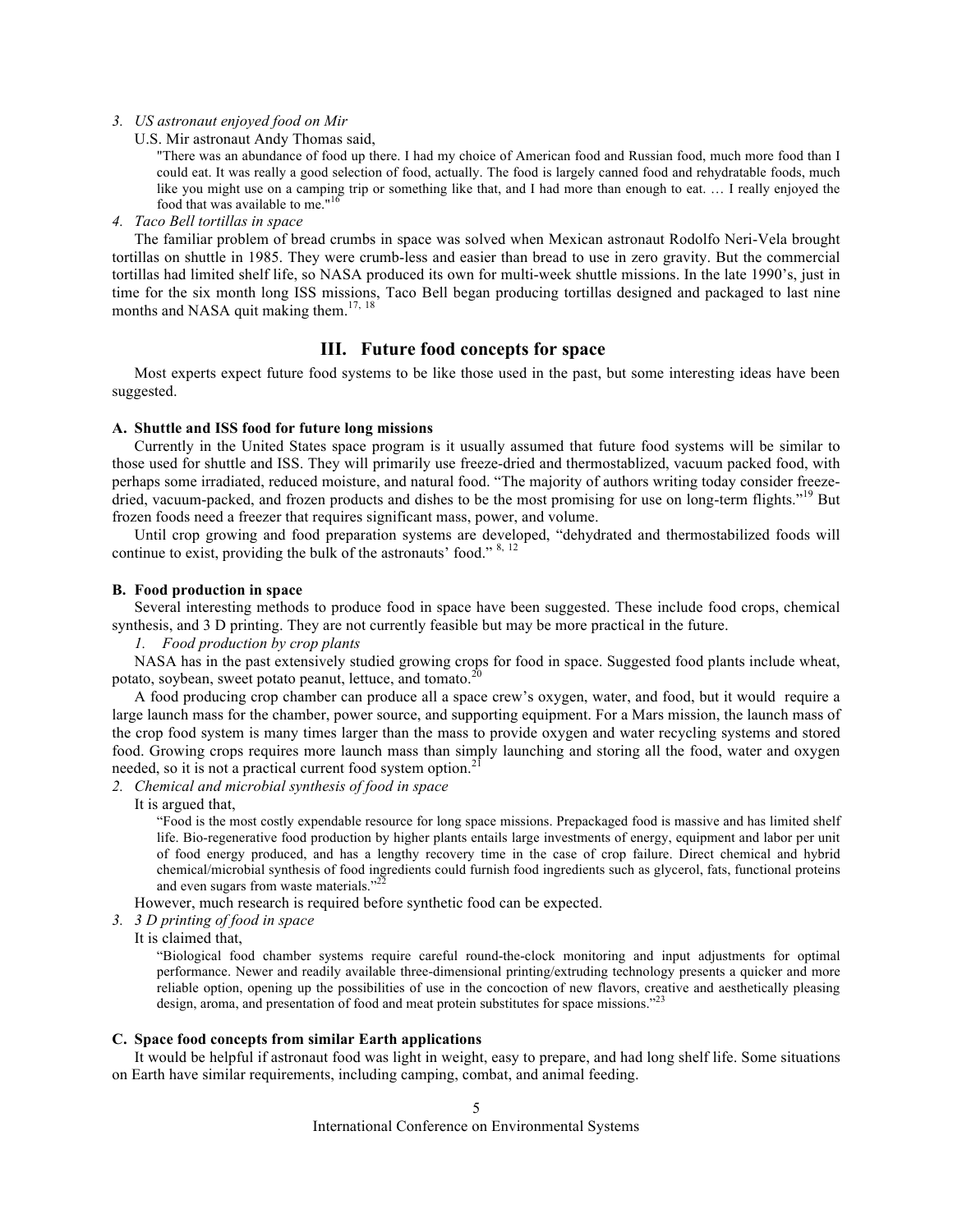### *1. Camping food*

Food for camping is often a combination of freeze-dried, dehydrated, and precooked ingredients. Freeze-dried and dehydrated meals save weight but some high moisture food can be carried as a treat. Camping foods must be shelf-stable, meaning that they do not need refrigeration or freezing. As in space, campers sometimes take perishable fresh food to be used in the first few days. Cooking over a campfire can be interesting, but many campers prefer to just add hot water, as often done in space. Camping can require high levels of calories, also similar to space. Campers often prefer freeze-dried ingredients over dehydrated because they are easier to prepare and retain more flavor. Dehydrated foods can be complete meals or ingredients such as vegetables for cooking. The most common other precooked foods used in camping are meats such as tuna in metal foil laminate pouches or the similar surplus Meals, Ready-to-Eat (MREs), discussed next. Common everyday food can also be used camping, such as dried soup, instant mashed potatoes, pasta, polenta, ramen, and grits.<sup>24</sup> Camping food could provide a low cost, well tested, safe supplement to especially developed astronaut foods.

The Russians have fed volunteers exclusively freeze-dried food for up to one year. These studies show a completely dehydrated diet is possible, but adaptation requires up to two months.<sup>1</sup>

#### *2. Meal, Ready-to-Eat (MRE)*

The Meal, Ready-to-Eat (MRE) is the current individual U.S. military combat ration. MREs contain precooked foods in retort pouches. A retort pouch is a plastic and metal foil laminate bag that is heat sterilized at pressure and is an alternative to traditional industrial canning methods. Retort pouches are used for camping food, space food, and consumer foods and drinks.

The MRE replaced the canned C-ration of WWII, Korea, and Vietnam as standard issue in 1986. The C-ration provided a nutritionally balanced meal but it was heavy, not considered palatable, and made it difficult to persuade soldiers to consume sufficient nutrition. MREs are an only partially successful attempt to solve these problems. Continuing development has produced dozens of main dishes and more than 100 other food items. A flameless ration heater uses a water-activated exothermic reaction to produce a hot meal. Powdered beverages also can be mixed with water and heated.<sup>25</sup>

MREs meet difficult requirements. They must survive a 100 ft drop and three and a half years of shelf storage. An MRE contains a main course, side dish, bread, dessert, flameless ration heater, and spoon. Each has about 1,200 Calories. MREs are high-fat, averaging about 40% fat calories, and high-salt, far from ideal for a normal diet. MREs are not dehydrated and contain roughly the normal amount of water in food, but some require a little water to be added.<sup>25</sup>

Typical service members, highly active men aged 18 to 30, burn about 4,200 Calories per day, but they consume only 2,400 Calories a day during combat. They do not eat all their MRE rations, trading or throwing away nearly half. Some MREs are not very palatable. Their low dietary fiber causes serious constipation. They are supposed to be eaten for only three weeks but have been used for up to a full year.<sup>25</sup> The MRE approach is attractive, but current military MREs are not suitable for camping, emergency, or space food.

*3. Pet chow, kibble and food bars for animals and humans*

There is interest in a cheap, simple-to-prepare, fast, and nutritionally complete food for people that would be similar to Purina cat and dog chow or other pet foods such as kibble, biscuits, and bars. People chow might be used by campers, computer programmers, soldiers, disaster victims, and astronauts.<sup>2</sup>

Lab Diet old world primate food bars provide a complete life-cycle diet for all old world primates and seem suitable for humans. It is claimed to be highly palatable and readily consumed. It contains 60% carbohydrates, 26% protein, and 14% fat with vitamins C and D. The ingredients include corn, soybeans, pork fat, sucrose, fish meal, yeast, whey, and many vitamins, minerals, and preservatives. It should be fed twice per day at the rate of about 3% of body weight per day, in a sufficient amount to maintain constant body weight. It is designed to be uniform to reduce diet induced variation in long term primate studies. $27$ 

Mary Roach investigated the chemistry of kibble, "To meet nutritional requirements, pet food manufacturers blend animal fats and meals with soy and wheat grains and vitamins and minerals. This yields a cheap, nutritious pellet that no one wants to eat." The solution is to apply different flavor coatings, in the same way that corn and potato chip snacks are made.<sup>28</sup>

People have tried to live consuming only monkey chow, "I started off eating it dry, which is difficult to eat because it's so hard. Then I switched to soaking it in water, which is easier to swallow but disgusting. It's got the texture of soggy bread. When I switched back to dry I was like, 'Man, that's not bad. ...' "<sup>29</sup> But after four days, the experimenter was "miserable, starving and probably going nuts."<sup>30</sup>

It seems physically possible but psychologically very difficult for humans to subsist on a dry processed food similar to pet kibble or primate bars. Food bars might be useful as supplemental or emergency rations.

International Conference on Environmental Systems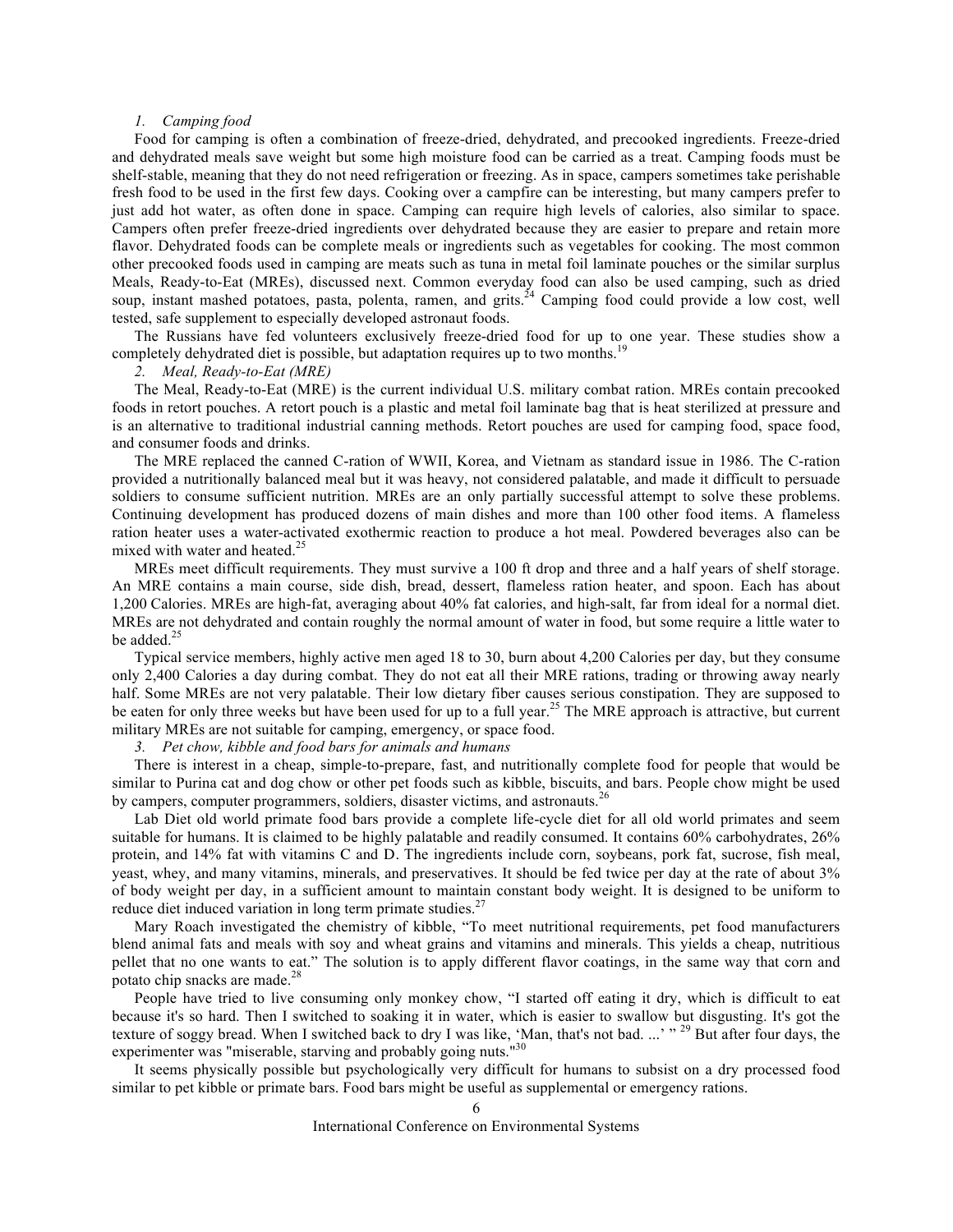# *4. NASA food bar*

NASA is working on a 700-Calorie breakfast bar.

"NASA food scientists are developing a food bar to replace a typical 700- to 800-calorie meal astronauts eat for breakfast." Ordinary food "takes up a lot of space and you get a lot of trash… If we had just one meal replacement bar, it's dense, but it saves a ton in terms of mass and packaging volume… we are doing testing to see what the satiety level is in terms of the bar and at what point ... does mood start to change, in terms of frequency" of eating them.<sup>31</sup>

# **IV. Food system requirements**

Developing a good set of system performance requirements is very difficult. Care must be taken to include all the important factors but also to avoid excessively restricting the system design. The true meaning of a requirement is determined by its actual verification, made by test, demonstration, inspection, or analysis.

# **A. Constellation food system requirements**

The Constellation Program (CxP) included NASA's most recently planned long duration and deep space missions, a moon base and Mars exploration. The NASA Constellation Program required the food system to be able to rehydrate and heat food and drinks and to prepare a meal for all four crewmembers within 30 minutes. The menu was to provide 3,035 calories per crewmember per day and also meet specific detailed nutritional requirements. 200 additional calories were required for EVA (ExtraVehicular Activity).<sup>32</sup> The required packaged food shelf life would have been mission dependent.

### **B. Basic food system performance requirements**

The suggested requirements below provide for the fundamental nutritional needs of the crew and can be implemented by different space food systems. Food system performance requirements are organized under major headings such as performance, environment, cost, etc., as shown in Table 1.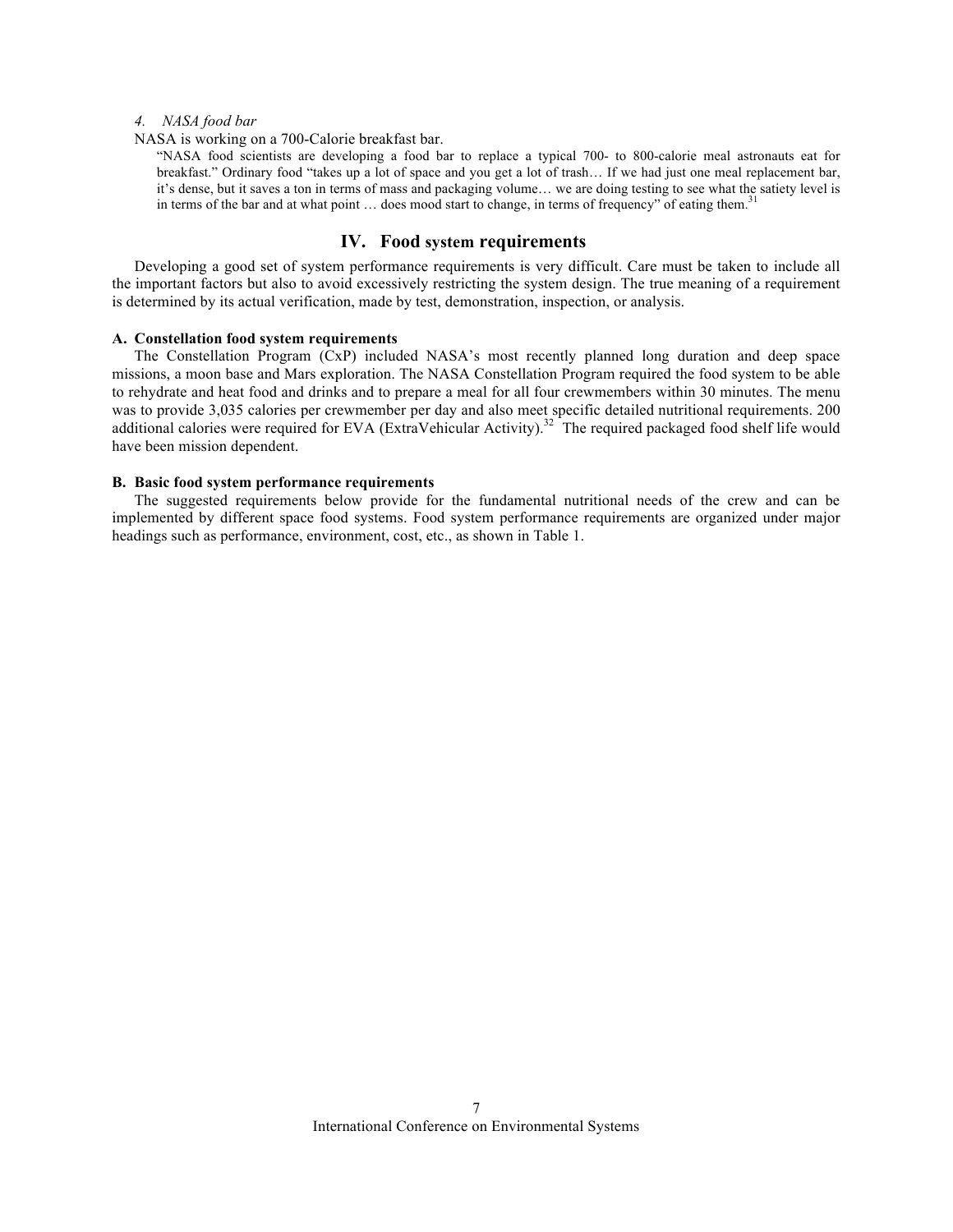| Category             | Requirement                             | Specification                                                                                                    | Verification                |  |  |  |  |  |  |
|----------------------|-----------------------------------------|------------------------------------------------------------------------------------------------------------------|-----------------------------|--|--|--|--|--|--|
| Performance          |                                         |                                                                                                                  |                             |  |  |  |  |  |  |
|                      | Provide everyday                        | $>$ 3,035 per day per crewmember. <sup>32</sup>                                                                  | Laboratory test, long       |  |  |  |  |  |  |
|                      | calories                                |                                                                                                                  | term crew test.             |  |  |  |  |  |  |
|                      | Provide EVA calories                    | $>$ 200 per EVA per crewmember. <sup>32</sup>                                                                    | $\epsilon$                  |  |  |  |  |  |  |
|                      | Nutritional composition                 | Percentages of carbohydrates, proteins, fats,                                                                    | $\epsilon\,\epsilon$        |  |  |  |  |  |  |
|                      |                                         | minimum daily requirements of vitamins and                                                                       |                             |  |  |  |  |  |  |
|                      |                                         | minerals, etc., per Table 3.5-1 - Nutrition                                                                      |                             |  |  |  |  |  |  |
|                      |                                         | Composition Breakdown Table (TBR-006-021) <sup>32</sup><br>Between 68°C (155 °F) and 79°C (175 °F) <sup>32</sup> |                             |  |  |  |  |  |  |
|                      | Heat food and drinks                    |                                                                                                                  | Laboratory and ISS          |  |  |  |  |  |  |
|                      |                                         |                                                                                                                  | test and                    |  |  |  |  |  |  |
|                      |                                         |                                                                                                                  | demonstration               |  |  |  |  |  |  |
|                      | Rehydrate food using                    | Ref. 32                                                                                                          |                             |  |  |  |  |  |  |
|                      | hot or cold potable water               |                                                                                                                  | $\pmb{\zeta}$ $\pmb{\zeta}$ |  |  |  |  |  |  |
|                      | Meal preparation time                   | $\leq$ 30 minutes for 4 crewmembers. <sup>32</sup>                                                               | $\epsilon\,\epsilon$        |  |  |  |  |  |  |
|                      | Cleanup time                            | < 3 minutes for 4 crewmembers.                                                                                   |                             |  |  |  |  |  |  |
|                      | Contamination                           | No detectable loss, spillage, or residue.                                                                        | $\epsilon\,\epsilon$        |  |  |  |  |  |  |
|                      | Packaging and labeling                  |                                                                                                                  |                             |  |  |  |  |  |  |
|                      | Packaging                               | Individual servings                                                                                              | Inspection                  |  |  |  |  |  |  |
|                      | Labeling                                | Content and intended consumer                                                                                    |                             |  |  |  |  |  |  |
|                      | Shelf life and food storage reliability |                                                                                                                  |                             |  |  |  |  |  |  |
|                      | Shelf life                              | $> 1,000$ days (Mars conjunction)                                                                                | Test 2,000 days             |  |  |  |  |  |  |
|                      | Reliability                             | $\leq$ 1 in 1,000 failures in 1,000 days                                                                         |                             |  |  |  |  |  |  |
|                      | Operating environment                   |                                                                                                                  |                             |  |  |  |  |  |  |
|                      | Gravity                                 | Microgravity, Earth, moon, Mars                                                                                  | Test in 1 g,                |  |  |  |  |  |  |
|                      |                                         |                                                                                                                  | parabolic flight, and       |  |  |  |  |  |  |
|                      |                                         |                                                                                                                  | ISS.                        |  |  |  |  |  |  |
|                      | Atmosphere                              | Earth normal, Constellation Exploration                                                                          | Test                        |  |  |  |  |  |  |
| Storage environment  |                                         |                                                                                                                  |                             |  |  |  |  |  |  |
|                      | Pressure                                | Vacuum to twice Earth sea level                                                                                  | Chamber test                |  |  |  |  |  |  |
|                      | Temperature                             | - 25 to +50 C                                                                                                    |                             |  |  |  |  |  |  |
|                      | Vibration, acceleration                 | Launch                                                                                                           | Shake table test, ISS       |  |  |  |  |  |  |
|                      | <b>Equipment operations</b>             |                                                                                                                  |                             |  |  |  |  |  |  |
|                      | Reliability, MTBF                       | 10 years                                                                                                         | Test and analysis           |  |  |  |  |  |  |
|                      | Maintainability                         | $\leq$ 0.5 hr crew time/week                                                                                     | Demonstration<br>$\epsilon$ |  |  |  |  |  |  |
|                      | Reparability, MTTR                      | $<$ 3 hours                                                                                                      |                             |  |  |  |  |  |  |
| Safety               |                                         |                                                                                                                  |                             |  |  |  |  |  |  |
|                      | No hazards, no critical                 |                                                                                                                  | Analysis                    |  |  |  |  |  |  |
|                      | failures, no                            |                                                                                                                  |                             |  |  |  |  |  |  |
|                      | contaminants, no toxics                 |                                                                                                                  |                             |  |  |  |  |  |  |
| Mission cost factors |                                         |                                                                                                                  |                             |  |  |  |  |  |  |
|                      | Food mass                               | $<$ 2 kg per day per crewmember.                                                                                 | Measurement<br>$\epsilon$   |  |  |  |  |  |  |
|                      | Food volume                             | $\leq$ 2 liters per day per crewmember.                                                                          | $\epsilon\,\epsilon$        |  |  |  |  |  |  |
|                      | Added packaging mass                    | $<$ 20% food mass                                                                                                | $\epsilon\epsilon$          |  |  |  |  |  |  |
|                      | Added packaging                         | <100% food volume                                                                                                |                             |  |  |  |  |  |  |
|                      | volume                                  |                                                                                                                  | $\epsilon\, \epsilon$       |  |  |  |  |  |  |
|                      | Power, average                          | $< 100 \mathrm{~W}$                                                                                              | $\epsilon\,\epsilon$        |  |  |  |  |  |  |
|                      | Power, peak                             | $< 400~\rm{W}$                                                                                                   | $\epsilon\,\epsilon$        |  |  |  |  |  |  |
|                      | Cooling                                 | $=$ power                                                                                                        |                             |  |  |  |  |  |  |

Table 1. Basic food system performance requirements.

The performance requirements include nutrition and meal preparation. Food handling is covered by packaging, storage, and environment requirements. Food preparation equipment reliability is specified by Mean Time Before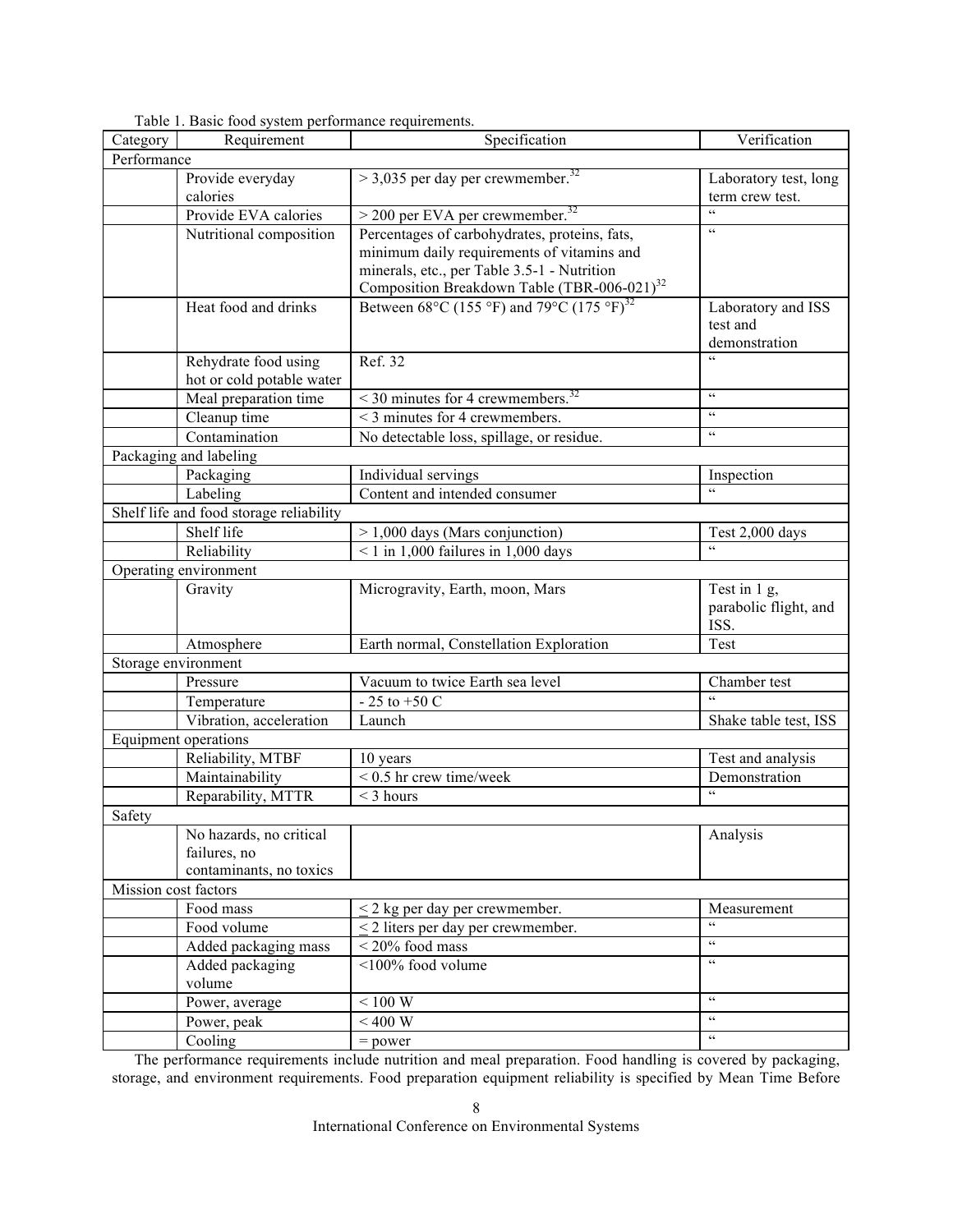Failure (MTBF), maintainability by crew time, and reparability by Mean Time To Repair (MTTR). The cost of food to the mission, not including development cost, is essentially the cost of launching the food and packaging mass and volume. The probably small cost of providing heat and cooling for food preparation should be included.

### **C. Expanded food system performance requirements**

Meeting the basic requirements of Table 1 would provide a practical minimum food system, but improvements could be provided at increased cost. Some possible improvements are better food, advanced food systems, good meal environment, and improved food system results.

*1. Better food*

Table 1 has no requirements that food in space be acceptable, palatable, or tasty, or that it provide quality, variety, and choice. If normally hydrated food is provided in foil pouches, improving quality and variety would require development work but would not increase mission launch cost. If dehydrated food or food bars are used, partially substituting hydrated food would increase mission cost. Providing traditional food for holidays and special food to celebrate mission milestones would probably not increase cost much.

#### *2. Advanced food systems*

Many advanced food systems have been suggested as a way to provide better food. Skylab provided frozen food, a freezer, and a microwave oven for heating. Bulk food requiring preparation could be used, with a mixer and oven. A small plant growth chamber, a salad machine, could grow fresh lettuce and tomatoes.

# *3. Good meal environment*

It might be useful to try to keep up morale by encouraging social interaction at certain mealtimes. This might be done by providing a large enough area with food trays and tethered crew positions.

# *4. Improved food system results*

Probably the best way to set requirements is similar to the best way to manage projects, by specifying results and products, not actions or inputs. The food system should operate to maintain astronaut weight and to improve rather than reduce morale. It might be possible to change the diet or add supplements to counter the effects of microgravity and radiation. The food storage system might be designed to provide some radiation shielding. Since the food and water systems are closely coupled, providing a store of hydrated food and even drinks could help cope with water system interruptions.

# **V. Food systems analysis and design**

The past and current food system designs are based on significant knowledge and experience and clearly indicate the expected way forward. Future food for long space missions has been planned to be very similar to the food now used on ISS. However, there are some new specific considerations that may require significant changes. A Mars mission cannot receive incremental additional food supplies, so the food shelf life must be much longer than for ISS. The cost of launching mass is much greater for the moon and Mars than for ISS, so the benefits of increasing dehydration and reducing mass are greater. Since a crew cannot return quickly from Mars, the reliability of the food supply must be greater than for ISS or the moon. The recent much lower launch cost makes fully hydrated food much less expensive.

The tight coupling of the food supply and the water supply causes a further complication. The water supplied in the food is usually a significant positive contribution to the overall water balance on a long mission, since it is exhaled or excreted by the crew and can be recycled. The water in the food can allow the water system to have lower recovery efficiency and can make up for losses and allow accumulation of water storage buffers to cover interruptions and down time. The water system design could require a significant provision of stored water from Earth to achieve sufficient reliability. If so, the required stored water should probably be provided as water in food, since this would improve the food palatability with no additional launch mass. The current moderately hydrated food could be replaced with fully hydrated food, improving palatability and supplementing the water supply.

Since the appropriate food system for long missions is difficult to determine and may differ for a moon base and Mars, it may be useful to investigate the overall systems engineering of space food supply, to define trade-offs, and compare alternatives.

# **A. Standard unmixed food systems**

Although the best system could be mixed, its easier to analyze the standard unmixed food systems and consider mixtures later. The standard unmixed food systems are frozen, precooked and preserved, dehydrated, and bars. All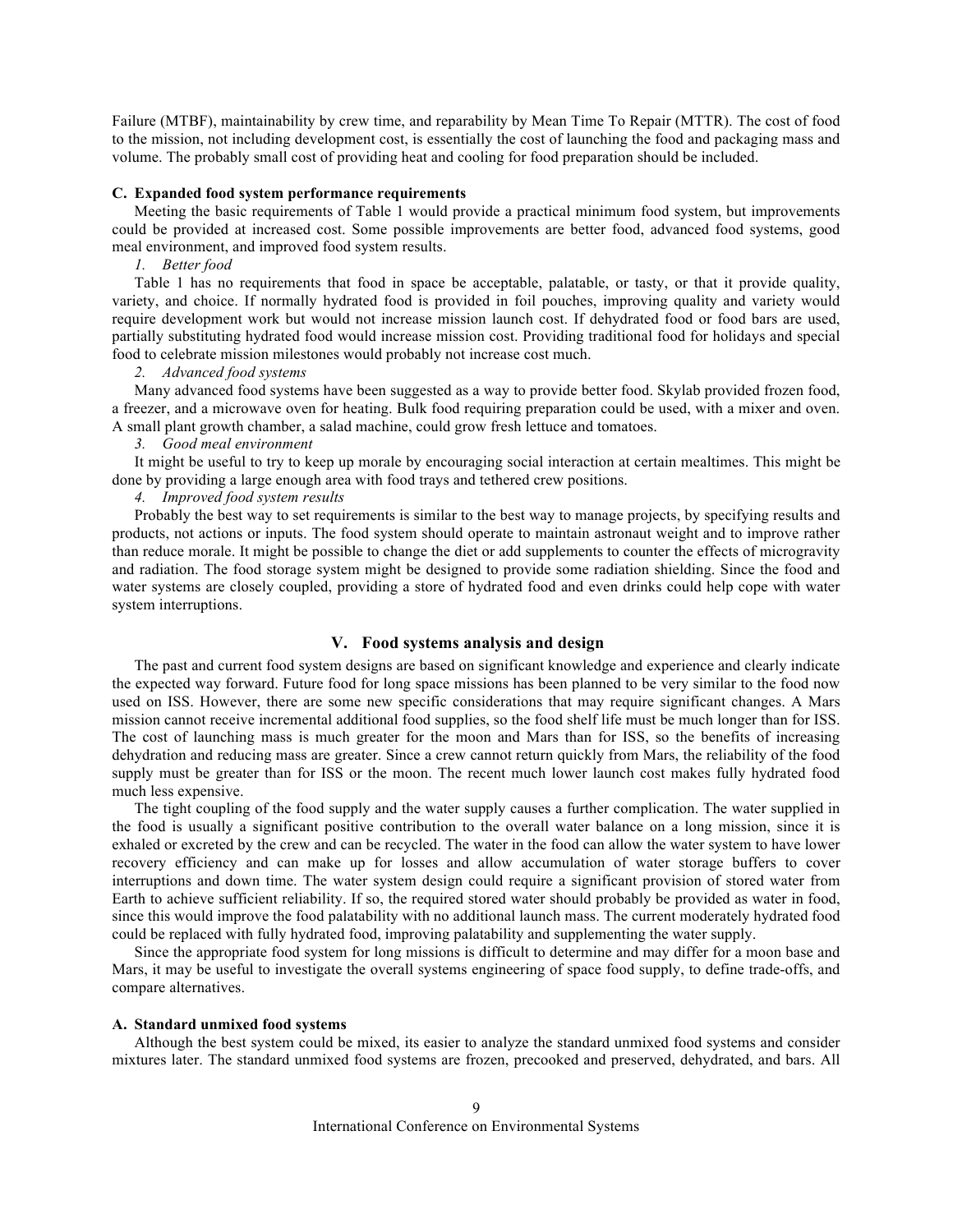these are possible food approaches that have been used. They are listed in order of decreasing familiarity, palatability, hydration, and launch mass, which are all strongly correlated.

Some suggested systems currently seem impractical. These include preparing and cooking food, growing food crops, synthesizing food, and 3-D printing of food.

### **B. Food system evaluation criteria and weights**

The food systems can be evaluated by considering their more salient aspects and including the key discriminators. What must the food system do? The food system for long space missions must provide safe, nutritious, acceptable food that is affordable, reliable, and robust under mission conditions.

Food is safe if it is free from spoilage, contamination, and degradation that might harm the crew. Food is nutritious if it meets all human dietary requirements. Food is acceptable if the astronauts eat enough to perform their assignments and maintain body weight. Space food has clearly been safe and nutritious, but not acceptable.

The second three suggested evaluation criteria are more subjective and more difficult to define and assess. The cost of space systems is usually measured as life cycle cost, which includes development, launch, and operations costs. Considerable effort has been expended in developing food systems for space and clearly more is required. The launch cost of food depends on its mass and water content, and also the mass of packaging. Operations costs on the ground would be small, but the crew will spend considerable time preparing meals and cleaning up afterward. The food system can also include freezing, heating, and rehydrating equipment, with its development, launch, and operations costs. The food system is reliable if the food supply is not interrupted, for instance by a freezer failure or loss of rehydration capability. Failure modes are not easy to anticipate. A system is robust if it can operate successfully over a wide range of conditions that go beyond the intended design environment. Would the food system be unaffected if a moon base was evacuated in an emergency? If power was lost also?

These six suggested evaluation criteria are not all equally important. Safe and nutritious are more important than the other criteria, so they will be double weighted in numerical scoring.

### **C. Standard unmixed food system scoring**

There are four standard single technology food systems, and six factors to score them against. Each system has a score of 1 to 10 assigned to each attribute. With the scores for safe and nutritious double weighted, the maximum score is 80.

The scores are shown in Table 2.

| Factor     | Safe | <b>Nutritious</b> | Acceptable | Affordable | Reliable | Robust | Total score |
|------------|------|-------------------|------------|------------|----------|--------|-------------|
| Weight     |      |                   |            |            |          |        |             |
| System     |      |                   |            |            |          |        |             |
| Frozen     |      | ΙU                | 10         |            |          |        | 52          |
| Precooked  | 10   | 10                |            |            | 10       |        | 70          |
| Dehydrated | 10   | ΙU                |            |            |          |        | $\sigma$    |
| Bars       | 10   | 10                |            | 10         | 10       |        | 69          |

Table 2. Criteria scores for the four unmixed food technologies.

Dehydrated solid food bars are very safe, rated 10. Dehydrated food safety is also rated 10. Precooked preserved food in pouches, such as MREs, are also very safe and rated 10. Frozen food can be spoiled if unfrozen in transit and usually has a wider variety that makes quality control more difficult, so it is rated 5 on safety.

All the food systems can provide completely nutritious food and all are rated 10. None of the food systems is really acceptable. How can a group of healthy, vigorous, active men supplied with all the nutritious food they want all loose weight unless compelled to eat? What makes them loose interest in food? The Skylab crew, supplied frozen food and compelled to eat, did not loose weight. Acceptability is estimated at frozen food, 10, food bars, 2, dehydrated 4, and precooked similar to MREs, 6.

Fully dehydrated food bars are most affordable, with minimum development cost, launch mass, operational equipment, and crew time, rated 10. Dehydrated food also has minimal launch mass but requires more development, equipment, and crew time, rated 9. Precooked and preserved food is nearly fully hydrated, and requires development for space, but needs minimal equipment and crew time, score 5. Frozen food is fully hydrated, and requires freezers, ovens, and crew time, so its affordability score is only 2.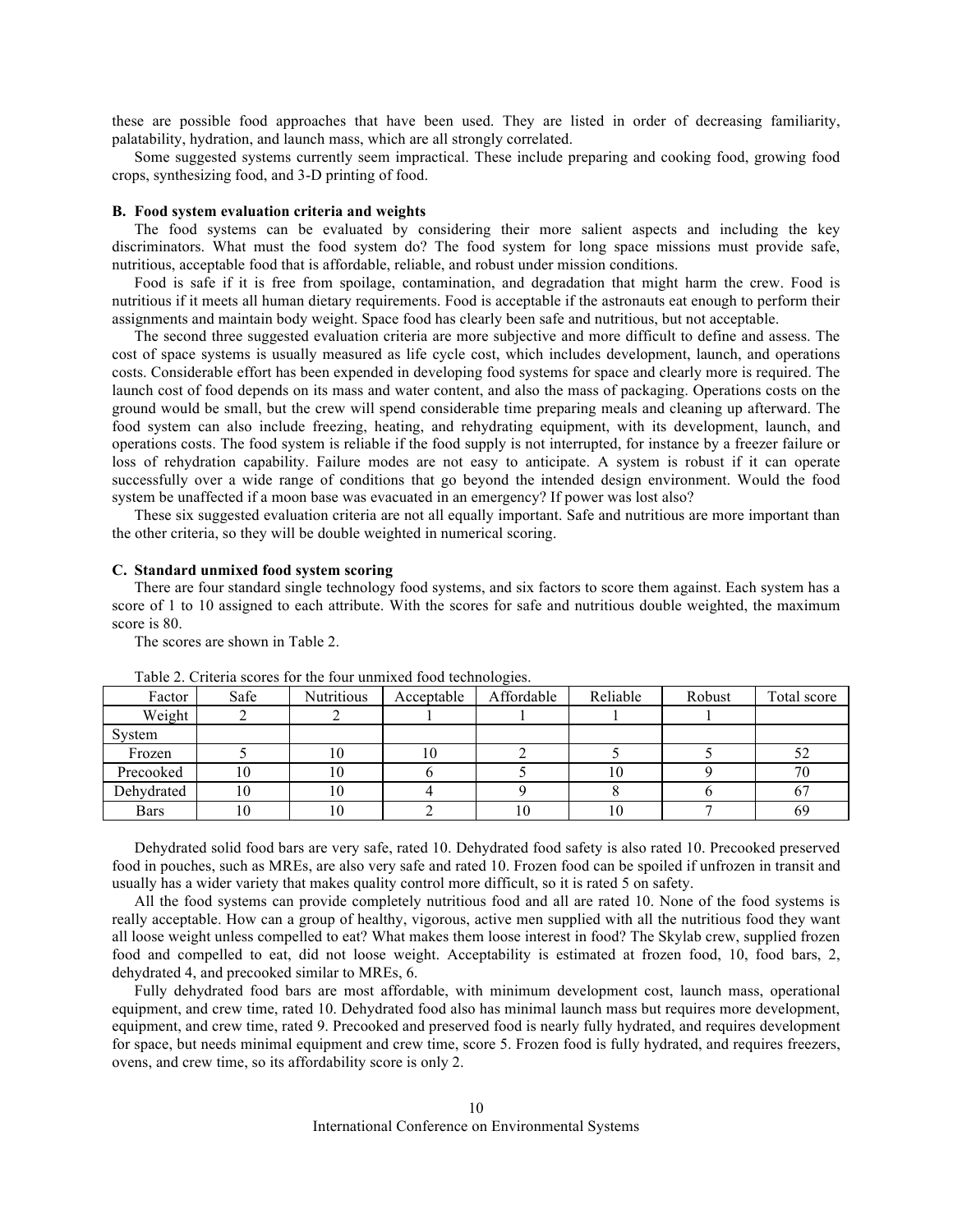Dehydrated solid food bars are very reliable, rated 10. Dehydrated food is very difficult to eat without water, but water is vitally important and should be reliable, so reliability is rated 8. Precooked preserved food in pouches, such as MREs, are also reliable and rated 10. Frozen food can be spoiled if the freezer fails and is difficult to eat if the heating oven fails, so is rated 5.

Robustness is the property of surviving unanticipated challenges, which might include loss of power, temperature and pressure extremes, and unattended or long extended operation. Food bars seem robust to such problems, and would be rated 10 based on them. But an additional unanticipated challenge is failure of the water recycling system. This is not the fault of the food system and would doom the crew, but the crew could probably survive if fully hydrated food was provided, as done by precooked and frozen food. [The absolute minimum water for human survival is about 1.2–1.4 kg/CM-day.<sup>33</sup> The water in food is about 1.15 kg/CM-day.<sup>34</sup>] Food bar robustness is rated 7 because they do not supply water. Dehydrated preserved foods in metalized pouches might suffer from temperature and pressure beyond design limits and also do not supply water, rated 6. Precooked and preserved foods supply water but also might suffer from temperature and pressure beyond design limits, rated 9. Frozen food does supply water but must remain frozen, rated 5.

### **D. Standard unmixed food system comparisons**

The total weighted scores are shown in the last column of Table 2. Frozen food has by far the lowest total score, reflecting its lowest scores for safety, affordability, reliability, and robustness. Precooked, dehydrated, and bars have similar total scores. Precooked and bars have the two highest nearly identical scores. Both systems provide food ready to eat under almost any circumstances, but they differ in acceptability and affordability due to their complete hydration or dehydration.

The criteria scores for the four food systems are shown in Figure 1.



Figure 1. Criteria scores for the four food systems.

Figure 1 is an Excel radar chart that plots the data of Table 2, specifically the six scores for Safe, Nutritious, Acceptable, Affordable, Reliable, and Robust for the four different food systems, Frozen, Precooked, Dehydrated,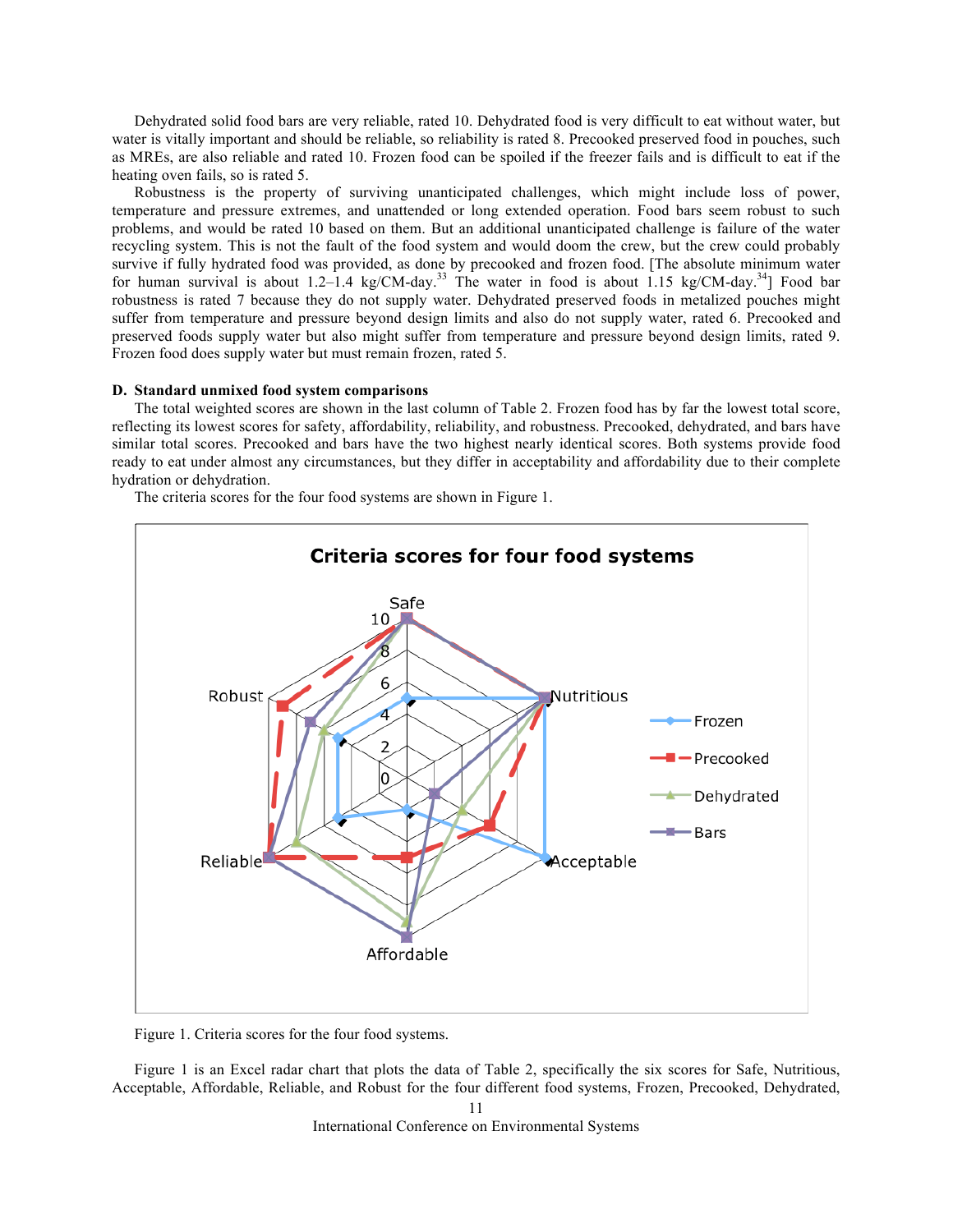and Bars. The system scores for each criterion can be read along each of the six criteria axes. The smaller area of the line figure for the frozen system reflects its lower total score, while the other systems have similar areas and similar total scores. The differences between precooked food and dehydrated food are shown in Figure 2.



Figure 2. Factor differences between precooked and dehydrated food.

Precooked, fully hydrated food similar to MREs is more acceptable but less affordable than dehydrated food. It is also more reliable and robust, not requiring water itself and providing water that may be needed if the water recycling system fails.

# **VI. Conclusion**

The key variable parameter in food system design is the degree of food hydration, the fraction of the original water remaining in the food. More water in the food increases acceptability but decreases affordability. A compromise between acceptability and affordability would lead to a mixed food system, partly hydrated food, partly dehydrated. An overriding need to minimize launch mass and cost, coupled with a high confidence in the water system reliability, would force the extensive use of dehydrated food or food bars. Since launch cost is much lower than before, it seems reasonable to provide fully hydrated food and maximize food nutrition and acceptability. Fully hydrated food is a safe, secure, store of water, and comes close to supplying all the water needed for crew survival. It seems clear that hydrated food should be used on future long space missions.

### **References**

<sup>1</sup> Pielke, Jr., R., and Byerly, R., "Shuttle programme lifetime cost," Nature, 472, p. 38, 07 April 2011.<br><sup>2</sup> Spacex.com, http://www.spacex.com/about/capabilities, accessed March 6, 2017.<br><sup>3</sup> Wertz, J. R., and Larson, W. Second Manned Space Flight Meeting (American Institute of Aeronautics and Astronautics, New York, 1963), pp. 329-338. (DOI: 10.2514/6.1963-1442).

 ${}^5$ Wu, W. L. S., and Yakut, M. M., "Biologistics for a Manned Space Station Based on the Metabolic Approach," J. Spacecraft, vol. 1, no 2. pp 202-209, March-April 1964. (DOI: 10.2514/3.27622). 6

NASA, "Food For Space Flight," Fact Sheet Library, http://spaceflight.nasa.gov/shuttle/reference/factsheets/food.html, updated:  $04/07/2002$ , accessed Aug. 27, 2014.<br><sup>7</sup> Benson, C. D., and Compton, W. D., Living and Working in Space: A History of Skylab, NASA publication SP-4208,

1983, http://history.nasa.gov/SP-4208/contents.htm, accessed Aug. 27, 2014.<br><sup>8</sup> Lane, H. W., Kloeris, V., Perchonok, M., Zwart, S., Smith, S. M., "Changes in Space Food Over the Last 45 Years," 2006.

ntrs.nasa.gov/archive/nasa/casi.ntrs.nasa.gov/20060049069.pdf, retrieved Nov. 8, 2013.<br><sup>9</sup> NASA, "Food For Space Flight," Fact Sheet Library, http://spaceflight.nasa.gov/shuttle/reference/factsheets/food.html,

updated: 04/07/2002, accessed Aug. 27, 2014.